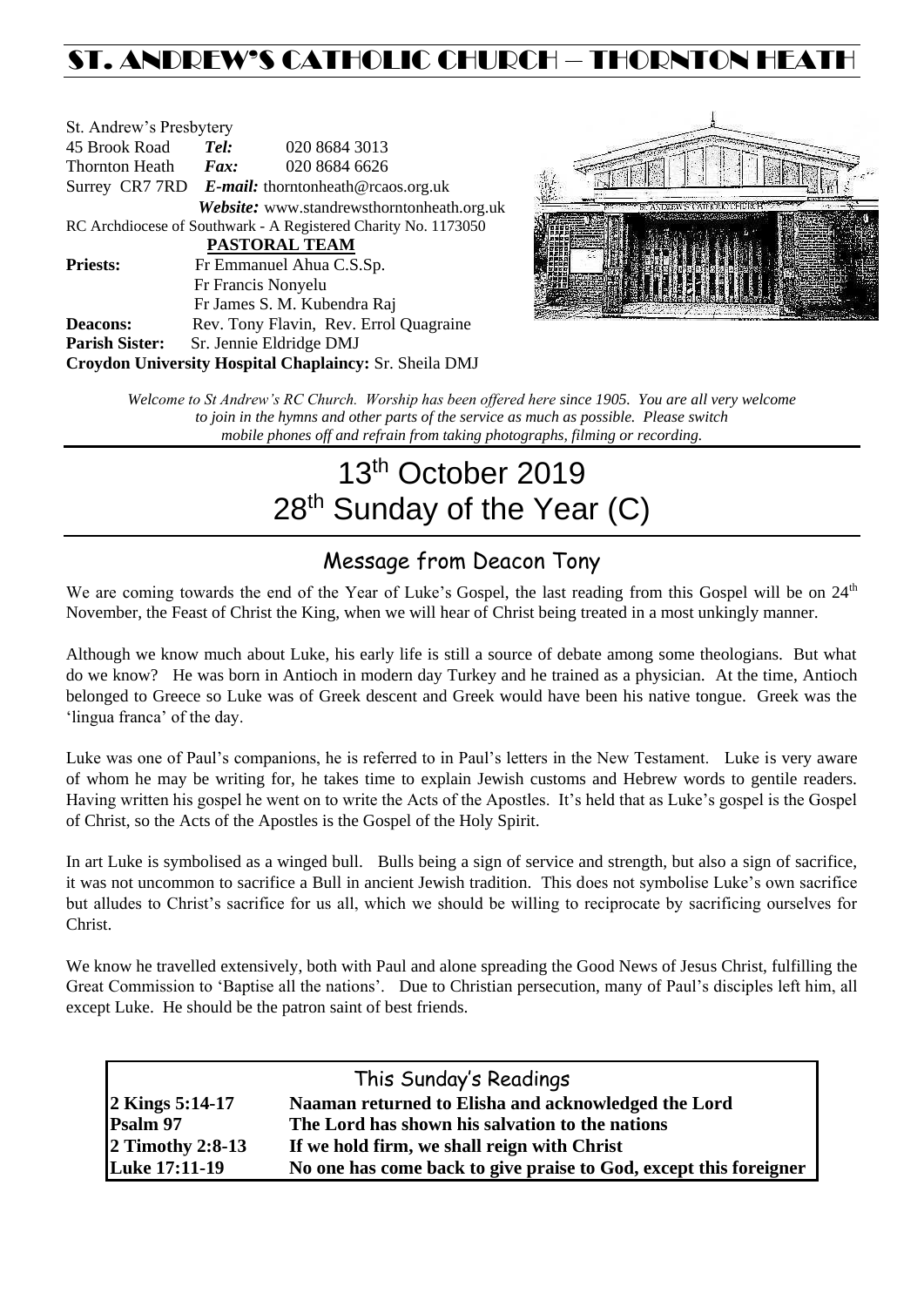| Diary for the Week                                |                                      |                                        |                                             |  |  |
|---------------------------------------------------|--------------------------------------|----------------------------------------|---------------------------------------------|--|--|
| Sunday 13 <sup>th</sup> October                   |                                      | 6.00pm (Saturday) First Mass of Sunday | Angela & Patrick Keetley                    |  |  |
| 28 <sup>th</sup> Sunday of the Year               |                                      |                                        |                                             |  |  |
|                                                   | 9.30am                               | Mass                                   | Parishioners                                |  |  |
|                                                   | 11.30am                              | Mass                                   | Kofi Opoku                                  |  |  |
|                                                   | 5.00pm                               | <b>Rosary</b>                          |                                             |  |  |
|                                                   | $5.15 - 5.45$ pm                     | <b>Exposition and Benediction</b>      |                                             |  |  |
|                                                   | 6.00 <sub>pm</sub>                   | <b>Mass</b>                            | James Campbell RIP                          |  |  |
|                                                   | $7.00 - 9.00$ pm                     | <b>Charismatic Prayer Group</b>        |                                             |  |  |
| Monday 14th October                               | 7.30am                               | <b>Mass</b>                            | The Andradi Family (W/B)                    |  |  |
| St Callistus I                                    | 10.00am                              | Mass                                   | Mr Lynch RIP                                |  |  |
| Romans 1:1-7                                      | $5.45 - 7.15$ pm                     | <b>Beavers (hall)</b>                  |                                             |  |  |
| Luke 11:29-32                                     | $7.00 - 8.00$ pm                     | <b>Family Holy Hour</b>                |                                             |  |  |
|                                                   | $7.00 - 8.00$ pm<br>$7.30 - 9.00$ pm | <b>Parish Surgery</b><br>Scouts (hall) |                                             |  |  |
| Tuesday 15 <sup>th</sup> October                  | 7.30am                               | <b>Mass</b>                            | Mrs Pronobis RIP                            |  |  |
| St Teresa of Jesus (of                            | 10.00am                              | <b>Funeral Mass</b>                    | Mrs Bernice D'Souza RIP                     |  |  |
| Avila)                                            | $6.30 - 7.30$ pm                     | R.C.I.C. (hall)                        |                                             |  |  |
| Romans 1:16-25                                    | 7.30pm                               | <b>Finance Committee</b>               |                                             |  |  |
| Luke 11:37-41                                     |                                      |                                        |                                             |  |  |
| <b>Wednesday 16th October</b>                     | 7.30am                               | <b>Mass</b>                            | Milton William (W/B)                        |  |  |
| St Hedwig, St Margaret                            | 10.00am                              | <b>Mass</b>                            | Josiah Oyeyinka (21 <sup>st</sup> Birthday) |  |  |
| Mary Alacoque, V                                  | 11.30am                              | <b>Funeral Mass for</b>                |                                             |  |  |
| Romans 2:1-11                                     |                                      | <b>Martin Goggins RIP</b>              |                                             |  |  |
| Luke 11:42-46                                     | 2.00 <sub>pm</sub>                   | <b>Active Retirement Group</b>         |                                             |  |  |
|                                                   | 6.00pm                               | <b>Lectio Divina Group (hall)</b>      |                                             |  |  |
|                                                   | 7.30pm                               | <b>Legion of Mary (hall)</b>           |                                             |  |  |
| Thursday 17th October                             | 7.30am                               | <b>Mass</b>                            | Hayfron Family (W/B)                        |  |  |
| <b>St Ignatius of Antioch</b>                     | 10.00am                              | Mass                                   | Anamaria D'Souza RIP                        |  |  |
| Romans 3:21-30                                    | $7.00 - 8.30$ pm                     | <b>Cubs (St James the Great)</b>       |                                             |  |  |
| Luke 11:47-54                                     |                                      |                                        |                                             |  |  |
| Friday 18 <sup>th</sup> October                   | 7.30am                               | Mass                                   | Power & Fennelly Families                   |  |  |
| St Luke                                           | 10.00am                              | Mass                                   | John Lawrence Fernandes RIP                 |  |  |
| 2 Timothy 4:10-17                                 | 6.30pm                               | <b>Brownies/Guides (hall)</b>          |                                             |  |  |
| Luke 10:1-9                                       |                                      |                                        |                                             |  |  |
| Saturday 19th October<br>Saints John de Brebeuf & | 9.30am<br>$10.00 - 10.30$ am         | Mass<br><b>Confessions</b>             | <b>Holy Souls</b>                           |  |  |
| Isaac Jogues                                      | $5.00 - 5.30$ pm                     | <b>Confessions</b>                     |                                             |  |  |
| Romans 4:13. 16-18                                | 6.00 <sub>pm</sub>                   | <b>First Mass of Sunday</b>            | Glenda McGrath RIP                          |  |  |
| Luke 12:9-12                                      |                                      |                                        |                                             |  |  |
| Sunday 20 <sup>th</sup> October                   | 9.30am                               | Mass                                   | Francis John Hampshire RIP                  |  |  |
| $29th$ Sunday of the Year                         | 11.30am                              | Mass                                   | Parishioners                                |  |  |
|                                                   | 5.00pm                               | <b>Rosary</b>                          |                                             |  |  |
|                                                   | $5.15 - 5.45$ pm                     | <b>Exposition and Benediction</b>      |                                             |  |  |
|                                                   | 6.00 <sub>pm</sub>                   | Mass                                   | Mrs Margaret Grillo RIP                     |  |  |
|                                                   | $7.00 - 9.00$ pm                     | <b>Charismatic Prayer Group</b>        |                                             |  |  |
|                                                   |                                      |                                        |                                             |  |  |

| Money Matters                           |           |  |  |  |
|-----------------------------------------|-----------|--|--|--|
| <b>Collection Last Sunday</b>           | £1,242.43 |  |  |  |
| Payment by Standing Order               | $-700.00$ |  |  |  |
| Total offertory                         | £1,942.43 |  |  |  |
| <b>Collection CAFOD Family Fast Day</b> | £ 683.69  |  |  |  |
| Thank you for your generosity           |           |  |  |  |

This week Team 2 This week Judie's Crew<br>Next week Team 3 Next week Fifi's Group Next week Team 3 Next week Fifi's Group



Altar Servers<br>
This week Team 2 This week Judie's Crev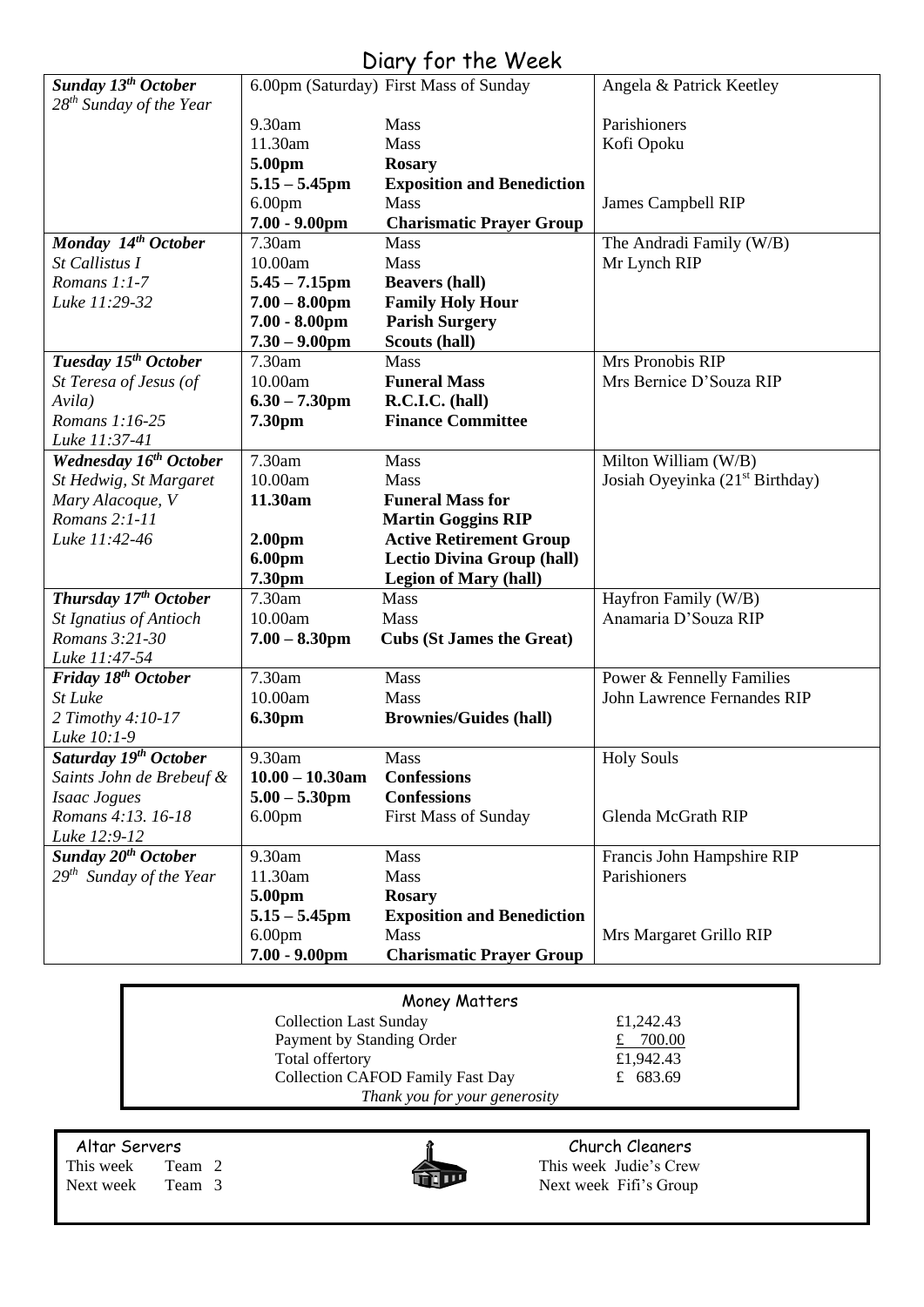## St. Andrew's Parish Notices

#### **FAMILY HOLY HOUR**

Children, families and parishioners are invited to come and join us to pray for peace in our hearts, our homes, our families and the whole world. Please join us on Monday,  $14<sup>th</sup>$  October, from  $7 - 8.00$ pm in the Church.

#### **HARVEST COLLECTION FOR THE HOMELESS AND REFUGEES**

On Sunday 27<sup>th</sup> October we are having a harvest appeal for the homeless and refugees in Croydon. Please bring your contributions to Mass and leave them in front of the altar. Nightwatch and the Refugee Day Centre in Croydon have requested the following: cans of soup (not packets) cans of meat, fish, fruit and vegetables, milk, coffee and tea bags; shampoo and toothpaste etc. are also welcome. Blankets and sleeping bags (good condition) are always needed for those sleeping rough. If you would like to donate money please put it in an envelope marked Refugees. We have always had a very good response in the past, please be as generous as possible as the need this year is greater than ever before. Thank you.

#### **SCOUT GROUP: CELEBRATORY MASS 2ND NOVEMBER**

You are all invited to our parish Scout Group 26<sup>th</sup> Croydon (St. Andrew's) Thanksgiving Mass to end the celebrations of their 85<sup>th</sup> year with Bishop Paul Hendricks. All in the parish are welcome to attend. It would be especially nice to see past members of the group. The Mass will be held on 2<sup>nd</sup> November starting at 1.00pm followed by light refreshments in the hall afterwards. Please come and join us.

#### **THE REPOSITORY**

Our Christmas stock is already in so please visit early to make your purchases to avoid disappointment.

#### **THE RITE OF CHRISTIAN INITIATION OF CHILDREN (R.C.I.C.)**

Children of 7years+ who have not been baptised and children in year 5 and upwards who have not made their First Holy Communion, the third session will be on Tuesday  $15<sup>th</sup>$  October at 6.30pm in the hall. This is the last date at which new registrations for this year will be accepted. Parents will need to attend too.

#### **ANNUAL MASS COUNT**

Thank you to our PPC members who will be counting the numbers.

#### **FR LEN – SIGNING FORMS**

Fr Len will be returning to St Andrew's for one more evening so that he can sign the school forms from families who were not able to meet with him before. The last date is 5pm Monday 14<sup>th</sup> October.

#### **SECOND COLLECTION NEXT WEEK**

The second collection next weekend will be for World Mission Sunday, Missio, Your prayers and your donations on World Mission Sunday support our Church family overseas through Faith and Outreach Projects, Supporting Catholic Missionaries and Building New Churches. The Holy Father has declared that October 2019 will be an Extraordinary Month of Mission (EMM2019). Prayer and action will be the focus, to strengthen and grow God's mission and our Church! Please collect an envelope and a special edition of Mission Today from the porch.

Also there will be a collection of all monies on the weekend of  $26/27<sup>th</sup>$  October. Please can all red box holders bring their boxes to be emptied before the Mass. If you are unable to attend Mass, please contact Savio on 07902 933534 but please can we ask that you do not leave the boxes in the parish office.

#### **SOCIETY OF ST VINCENT DE PAUL (S.V.P)**

Do you know anyone who is going through a difficult time and would appreciate some support which the SVP Group could provide? This can vary from providing additional food, to buying a pair of school shoes for a child or simply visiting an elderly person living alone. There is not a requirement to be a Catholic, but they must live within the boundaries of St. Andrew's Parish. Please leave details, which will be in strict confidence at the Parish office.

#### **GHANAIAN COMMUNITY MEETING**

The group's next meeting will be on Sunday  $20<sup>th</sup>$  October after the 11.30am Mass in the hall.